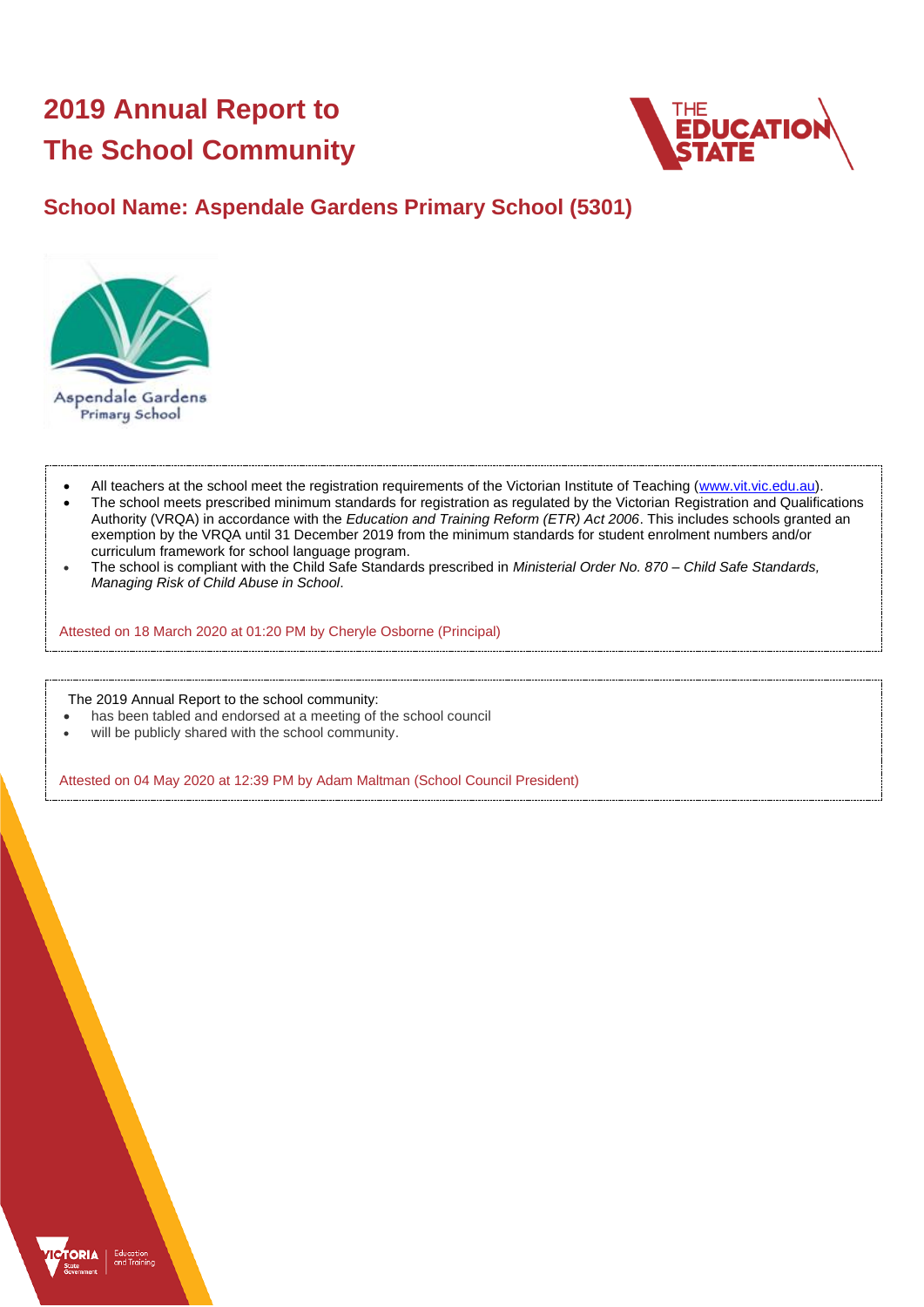## **About Our School**

### **School context**

At Aspendale Gardens we strive to be internationally minded with a purpose to provide a supportive, safe and dynamic learning environment. We promote inquiry, curiosity, creativity and individuality. We aim to develop a resilient, openminded school community where all students become independent, emotionally intelligent and socially competent as they strive to achieve their potential as global citizens. We aim to provide an engaging, concept driven and inquiry based learning environment that challenges the Aspendale Gardens Primary School community to live the attributes of the International Baccalaureate Learner Profile. We strive to be inquirers, knowledgeable, thinkers, communicators, principled, open-minded, caring, courageous, balanced and reflective.

Aspendale Gardens Primary School students aspire to become lifelong learners who take pride in their ability to make a difference by taking action within local and global communities.

Aspendale Gardens Primary School is a vibrant and engaging primary school in the South Eastern Victorian Region (SEVR) with a current enrolment of 703 students,324 females and 379 males from 498 families. The multi-cultural nature of the school is a great asset, enriching the educational experiences of all students. There is 14% of students who have an additional language spoken at home. There are no Aboriginal or Torres Strait Islanders in the school. The Student Family Occupation (SFO) density index is 0.28, and the Student Family Occupation and Education (SFOE) index of 0.25 which falls within the high category percentiles for schools. We have 1 principal, 2 assistant principals, 44 (37.4 EFT) teaching staff, 4 admin staff (3.0 EFT) and 17 (11.2 EFT) Education Support staff.

The school is located on spacious well-maintained grounds with 31 classrooms along with two Art Rooms, Library/Information Technology area, two Performing Arts rooms, a gymnasium with full size indoor basketball court, Friendship room, Kitchen/Dining room and 2 Language Other Than English (LOTE) - Mandarin Classrooms. The school grounds are extensive and contain 2 safe junior playgrounds, a senior playground, sandpit and large open playing field. An outstanding aspect of the school is the extensive school vegetable garden. The Stephanie Alexander Kitchen Garden Program employs a Horticultural Specialist and a Food Technician, who educate students on the value of growing, harvesting and cooking their own produce. There are also quiet areas scattered throughout the courtyard and surrounds. The Before and After Care program has its own designated area and is run by 'TheirCare' during the term and Team Holiday during the school vacation periods.

Aspendale Gardens PS teachers and education support staff are dedicated and committed to developing a learning environment, which maximises the overall educational needs of students. The school became an accredited International Baccalaureate, PYP school in 2017. The school encourages team planning and shared experiences across year levels. There are team leaders at each year level. There are also curriculum planning and development professional learning teams. Specialist teaching is provided in Performing Arts, Visual Arts, Physical Education, which included the Perceptual Motor Program (PMP) for Foundation and Year 1 students, and our Language program is Chinese Mandarin.

Teams take on the leadership of special events including the bi-annual carnival and whole school production, Science Fair and Art Expo. The school regularly supports charities and events to provide learning and understanding of the wider world around us along with our local community. The school also assists a school and orphanage in Cambodia with an annual fundraising event. The school enjoys a fruitful relationship with its sister schools Youfu West Street Primary School in Nanjing and Yucai Primary School in Yangzhou, China. Our students participate annually in an exchange program. Students, teachers and the wider community are enriched by these cultural experiences.

Aspendale Gardens PS participates in the Marine Ambassadors Program, which engages the school community in Marine Education and Conservation. Our extensive student leadership program provides opportunities for many senior students to take on a variety of roles. We have two Junior School Councils (a senior and a junior) each consisting of 16 students being two elected from each class.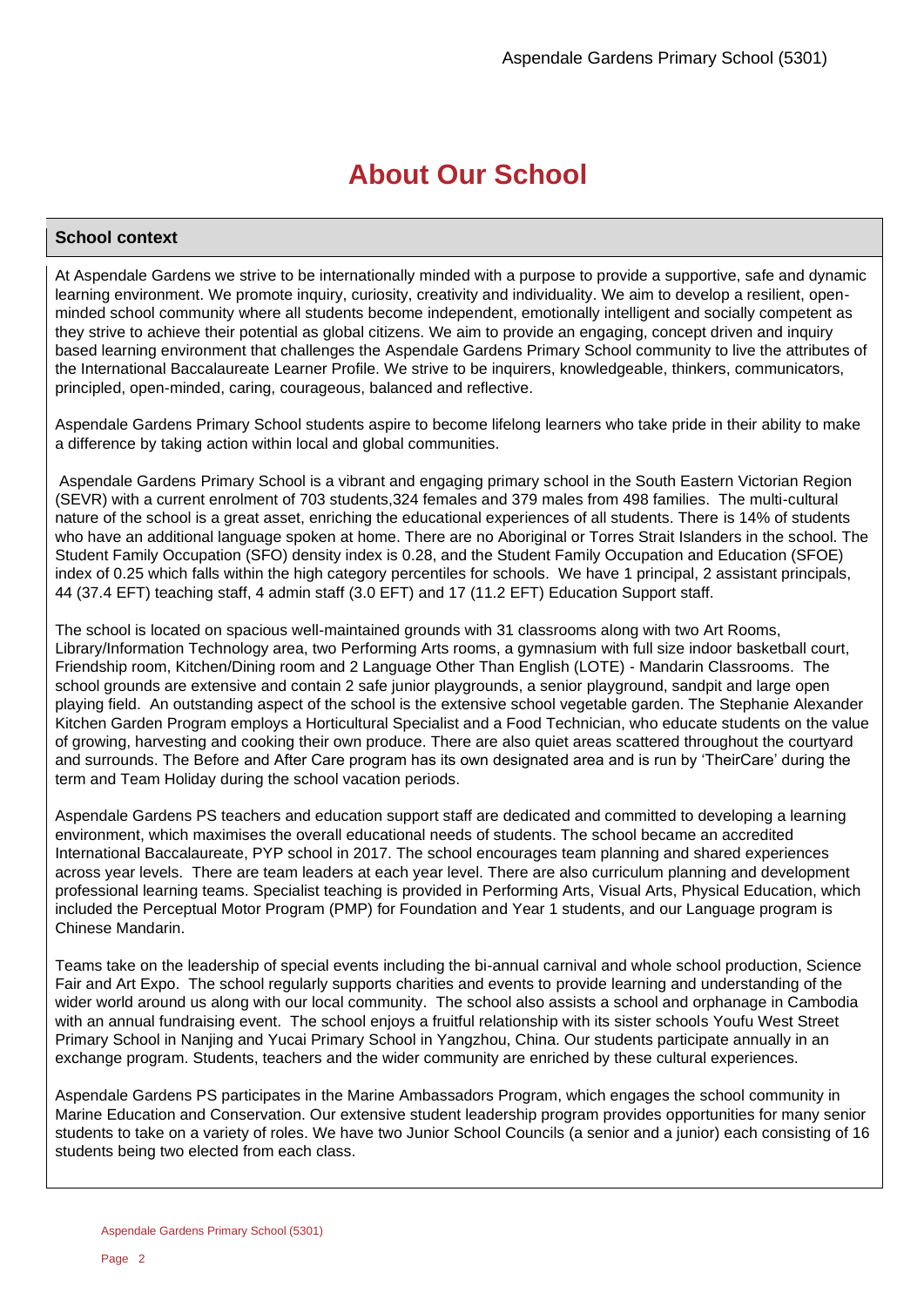Students are able to receive one-on-one, paired or group music tuition in the areas of singing, violin, keyboard, guitar and drums. All students have the opportunity to participate in an intensive swimming program and a broad excursion/ incursion program along with a Yr. 2-6 school camping program. There are many and varied lunchtime activities including chess, drama, dance, choir, robotics, coding, calligraphy, French, Greek and various sporting games.

The school has a very active parent community. Many parents support the school through involvement in classroom programs, fundraising, sports activities, camps and excursions, kitchen/garden and numerous other activities. Our School Council is very supportive and they bring a variety of skills and ideas to our school community.

### **Framework for Improving Student Outcomes (FISO)**

Framework for Improving Student Outcomes (FISO)

In 2019 AGPS focused on the implementation of key improvement strategies related to the FISO dimensions of Curriculum Planning and Assessment and Building Practice Excellence. This included:

- 1. Embedding consistency of practice across the school in Mathematics.
- 2. Moderation within and across year levels when assessing student Writing outcomes.
- 3. Implementation of a school wide consistent approach to spelling.
- 4. Enhancing teacher knowledge of explicit teaching strategies.

To support the implementation of the Key Improvement Strategies our Maths Specialists were released to work alongside classroom teachers during their planning, teaching and assessment. They shared their knowledge with the staff and worked collaboratively to develop, trial and adjust where necessary a Maths Instructional Model. This was supported by the development of a consistent planning template which reflected our priorities based on the Maths Instructional Model. The school identified this need via an analysis of student achievement data and teacher feedback.

The school provided professional learning opportunities for writing moderation which included using the Kingston Network Writing Moderation document. This was supported by regular meetings allocated to moderation across and within year levels, with whole school data being analysed. The school identified this need via an analysis of student achievement data and teacher feedback with a focus on improving our results particularly in the senior years.

A consistent approach to spelling across the school was implemented following 2 years of research into best practice. This resulted in the selection of the SMART spelling approach. Staff were provided with professional learning, peer observation and ongoing support to implement the approach effectively. All staff attended a Professional Learning day with Dr Jared Cooney Horvath, Educational Neuroscientist, who focused on enhancing teaching and learning practices and the understanding of how students learn through the learning trajectory.

Teams had a greater focus within their planning time to share effective teaching strategies and develop a collective responsibility for the year level cohort of students. This was assisted by moving administrative tasks from curriculum planning sessions.

### **Achievement**

### Achievement

In 2019, the school continued work on the strategic plan goal of maximizing the learning and growth in Literacy and Numeracy for each student. Teachers overall have taken on the changes well and have grown in confidence with their planning and their teaching of Maths, Writing and Spelling. There has been a greater focus and analysis of student achievement and progress. Teachers used consistent data collection to guide their teaching which included the development of rich learning sequences. The willingness of teachers to be observed and have professional feedback conversations enhanced their teaching practice.

Highlights in Numeracy included an increase in the mean scaled score in the past 3 years in Year 3 NAPLAN, an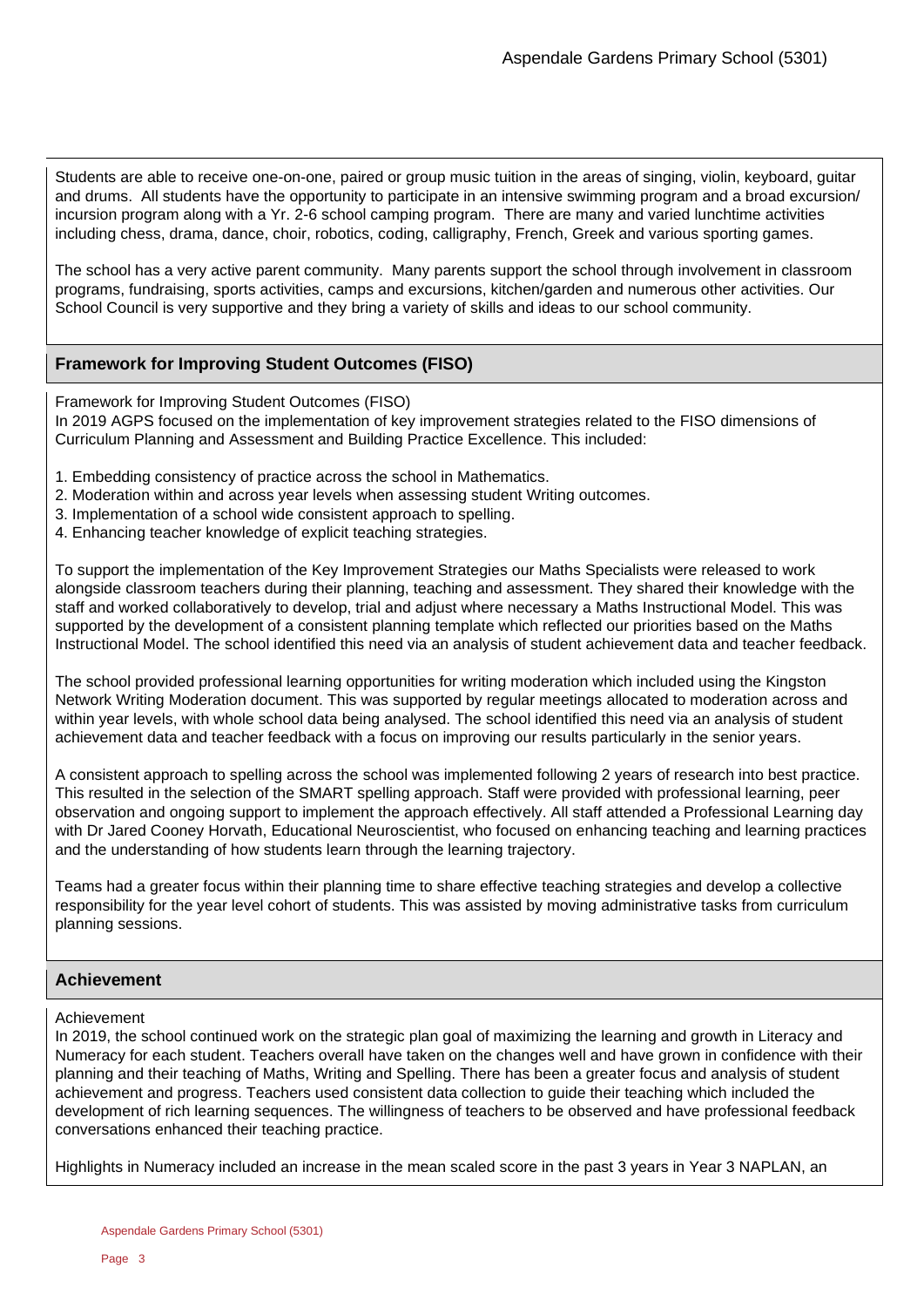increase of 6% in the top 2 bands and 38% of students achieving high growth from year 3 to year 5. In Year 5 32% of students achieved in the top 2 bands.

In the NAPLAN Reading 70% of students in Year 3 were in the top 2 bands and 40% of students in Year 5 were in the top 2 bands.

Highlights in Writing included an increase in the mean scaled score in the past 3 years in Year 3 Writing NAPLAN. There was an increase by 15% in the top 2 bands in Year 3 resulting in 80% and a decrease of 7% in the bottom 2 bands in Year 5.

Future directions will continue to utilise the expertise of the PMSSs and Literacy Specialist and review, monitor and evaluate the effectiveness of the Instructional Models. We will ensure booster groups continue to be implemented across the school as these have been successful. Peer observations will continue along with targeted professional learning.

Students supported through the Program for Students with a Disability all showed satisfactory progress in achieving their individual goals as identified in their individual education plans. This was due to the excellent partnerships between the teachers, Education Support staff, parents and students in the school.

### **Engagement**

### **Engagement**

At AGPS we see it as a priority to ensure that students are engaged and connected to their learning. This year we focused on the FISO dimension Empowering Students and Building School Pride. Throughout the year we focussed on increasing student voice and agency, along with building student capacity to monitor personal growth and success. Teachers focussed on developing their knowledge of learning intentions and how to develop success criteria with students by using worked examples that were consistent with the High Impact Teaching Strategies (HITS).

The Student Attitudes to School Survey indicated that the overall result for student voice and agency was 65% in 2018 and 71% in 2019 being an increase of 6%. Learning confidence was our other focus which increased from 77% in 2018 to 81% in 2019. An increase of 4%. School connectedness was consistent showing 81% in 2018 and 82% in 2019. A stand out was high expectations for success which was 94%.

A range of opportunities for student voice and student agency continued throughout the year which was evident in the 'taking action' aspect at the end of each PYP unit of inquiry. The work in this area is ongoing and will remain a focus next year.

At AGPS we continued to work with families to ensure students were at school and learning. The school sends SMS messages via Compass to parents requesting them to notify the school of any absences. Unexplained absences are followed up and any extended absences are investigated if the school had not already been notified. The average number of absent days across the school was 13.3 days which was 3 days less than the state average. All year levels were above 92% attendance.

### **Wellbeing**

### **Wellbeing**

Student wellbeing continues to be a focus as it is our belief that if students do not feel comfortable and connected to their school environment, their learning will be impeded. Throughout the year the school promoted a positive school environment at all times and encouraged students to let a trusted adult know if they are having any difficulties.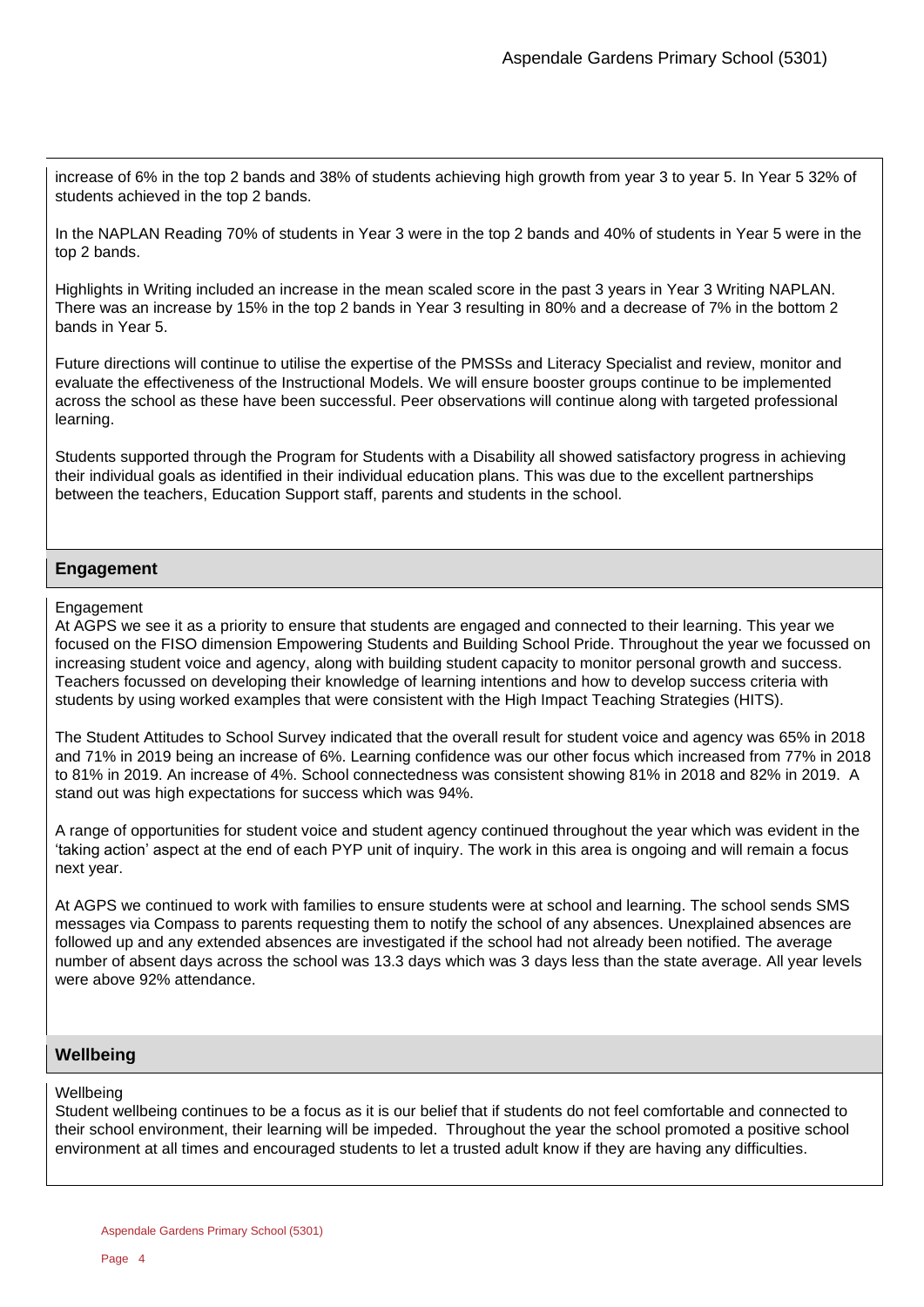We introduced the Resilience Project across the school which included professional learning for the staff, student workshops and a parent information evening. We continue to use restorative practices to solve student differences and class circles are in place to encourage student voice. We once again had an extensive Kindergarten transition program which enabled the Foundation students to settle very quickly into school life.

The Student Attitudes to School Survey indicated that a Sense of Connectedness increased by 1.5% from 2018 to 82.5% in 2019. Resilience increased by 5% from 2018 to 81% in 2019. A sense of inclusion scored 89% which is an excellent result. Management of Bullying scored 82.5% which was a very good result.

Parent satisfaction according to the Parent Opinion Survey indicated a result of 81% which was below last year's result of 83%.

The Staff Opinion Survey indicated very positive results throughout with school climate increasing by 2% to 83% in 2019.

Future directions will be to continue to develop student voice and agency by increasing teachers' understanding of opportunities and strategies. We will analyse the differences in responses from various cohorts of students. We will implement the strategies from the Resilience Project and introduce a Peer Support program. We will also introduce Peaceful Classrooms and a Mindful Meditation program. In addition to our Parent Teacher meetings, we will be investigating three way conferences in Years 3 – 6 with the expectation that they will be introduced in 2020.

### **Financial performance and position**

AGPS maintained a very sound financial position throughout 2019. The 2018 – 2021 School Strategic Plan, along with the 2019 Annual Implementation Plan, continued to provide the framework for School Council allocation of funds to support school programs and priorities.

The Financial Performance and Position report shows an end of year surplus of \$305 405.00 according to the end of year financial reconciliation. This surplus occurred due to excellent financial management and some budgeted areas not using their whole allocation throughout the year. We received a small amount of Equity Funding which contributed towards the employment of a literacy support teacher and resources to enhance student learning, such as the purchase of mentor texts.

**For more detailed information regarding our school please visit our website at [www.agps.vic.edu.au](file:///C:/Users/01913417/Downloads/www.agps.vic.edu.au)**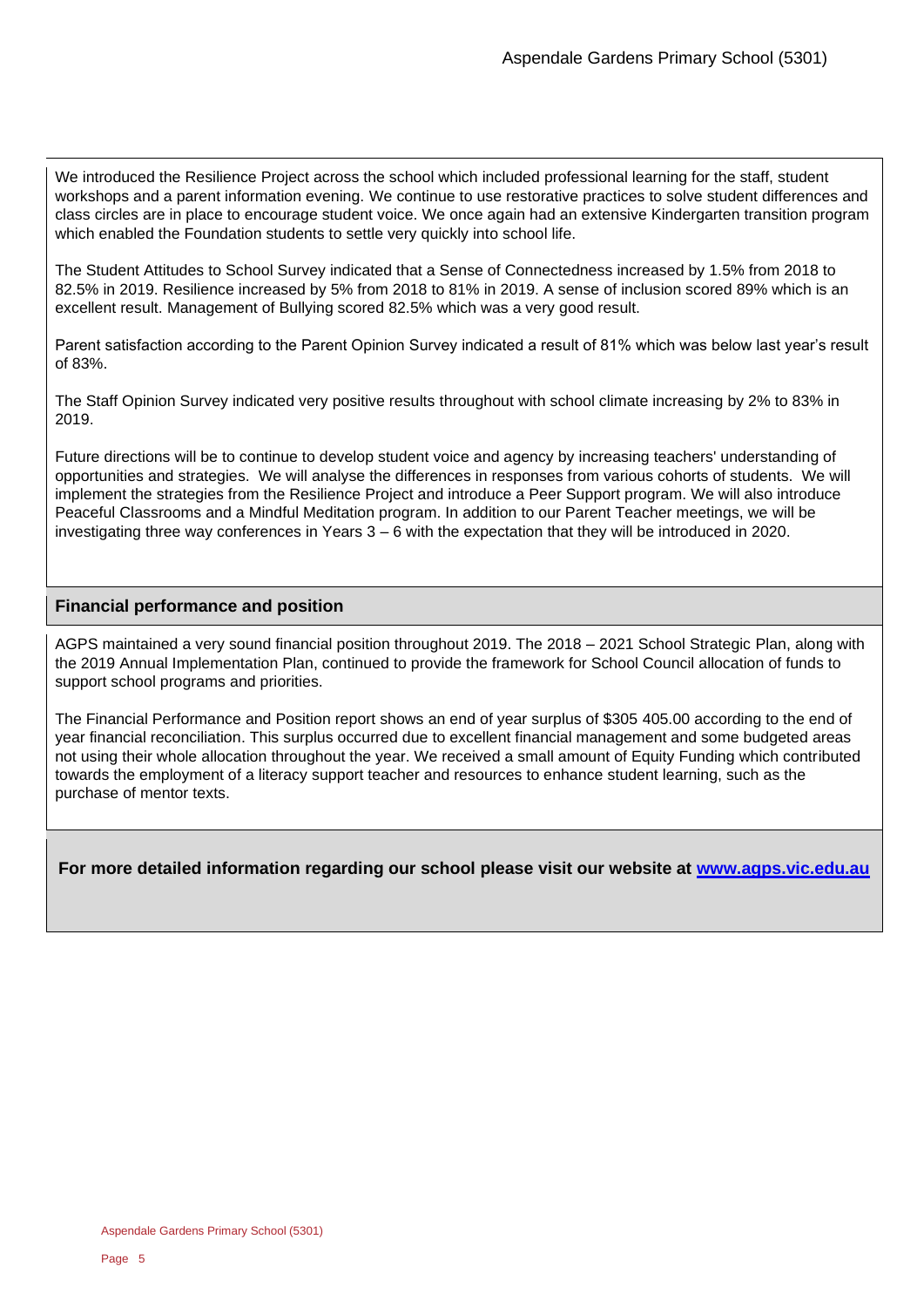

The Government School Performance Summary provides an overview of how this school is contributing to the objectives of the Education State and how it compares to other Victorian Government schools.

All schools work in partnership with their school community to improve outcomes for children and young people. Sharing this information with parents and the wider school community helps to support community engagement in student learning, a key priority of the Framework for Improving Student Outcomes.

Members of the community can contact the school for an accessible version of these data tables if required.

| Range of results for the middle 60% of Victorian Government Primary Schools:<br>Key:<br>Results for this school: Median of all Victorian Government Primary Schools:                                                                                                                                                                                                                          |                                                                                                                                                              |  |  |  |
|-----------------------------------------------------------------------------------------------------------------------------------------------------------------------------------------------------------------------------------------------------------------------------------------------------------------------------------------------------------------------------------------------|--------------------------------------------------------------------------------------------------------------------------------------------------------------|--|--|--|
| <b>School Profile</b>                                                                                                                                                                                                                                                                                                                                                                         |                                                                                                                                                              |  |  |  |
| <b>Enrolment Profile</b><br>A total of 703 students were enrolled at this school in 2019, 324 female and 379 male.<br>students.<br><b>Overall Socio-Economic Profile</b><br>Based on the school's Student Family Occupation and<br>Education index which takes into account parents'<br>occupations and education.                                                                            | 14 percent were EAL (English as an Additional Language) students and 0 percent ATSI (Aboriginal and Torres Strait Islander)<br>high<br>low<br>mid<br>low-mid |  |  |  |
| <b>Parent Satisfaction Summary</b><br>Measures the percent endorsement by parents on their<br>school satisfaction level, as reported in the annual Parent<br>Opinion Survey. The percent endorsement indicates the<br>percent of positive responses (agree or strongly agree).<br>Data is suppressed for schools with three or less<br>respondents to the survey for confidentiality reasons. | 0<br>100                                                                                                                                                     |  |  |  |
| <b>School Staff Survey</b><br>Measures the percent endorsement by staff on School<br>Climate, as reported in the annual School Staff Survey. The<br>percent endorsement indicates the percent of positive<br>responses (agree or strongly agree).<br>Data is suppressed for schools with three or less<br>respondents to the survey for confidentiality reasons.                              | 0<br>100                                                                                                                                                     |  |  |  |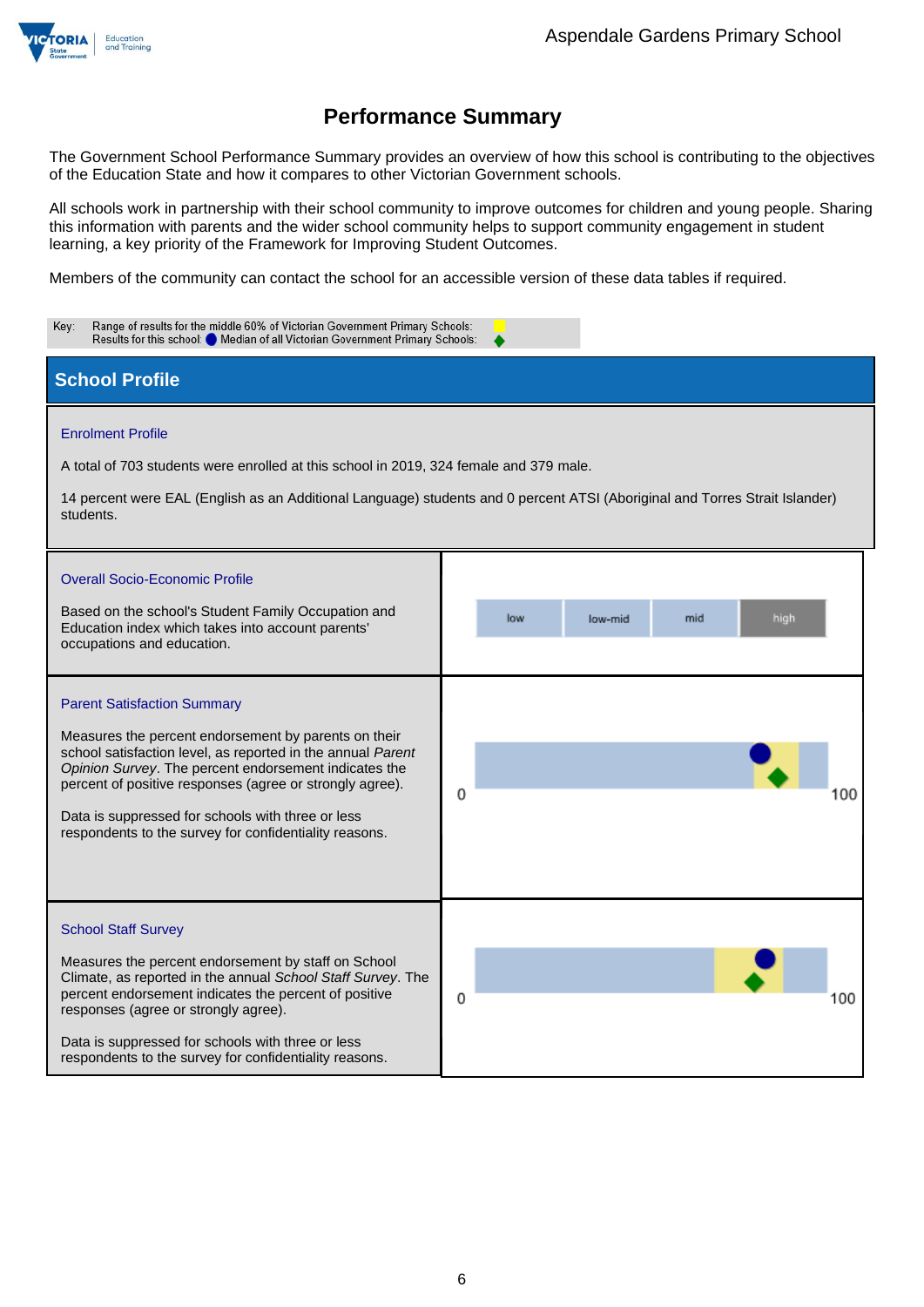

| Range of results for the middle 60% of Victorian Government Primary Schools:<br>Similar School Comparison<br>Key:<br>Key:<br>Results for this school: ● Median of all Victorian Government Primary Schools: ◆<br>Above<br>Similar<br><b>Below</b>                          |                                                                          |                                  |  |  |
|----------------------------------------------------------------------------------------------------------------------------------------------------------------------------------------------------------------------------------------------------------------------------|--------------------------------------------------------------------------|----------------------------------|--|--|
| Achievement                                                                                                                                                                                                                                                                | <b>Student Outcomes</b>                                                  | <b>Similar School Comparison</b> |  |  |
| Teacher Judgement of student<br>achievement<br>Percentage of students in Years Prep to 6<br>working at or above age expected<br>standards in:<br>English<br>$\bullet$<br><b>Mathematics</b><br>$\bullet$<br>For further details refer to How to read the<br>Annual Report. | Results: English<br>0<br>Results: Mathematics<br>$\mathbf{I}_{100}$<br>o | <b>Below</b><br><b>Below</b>     |  |  |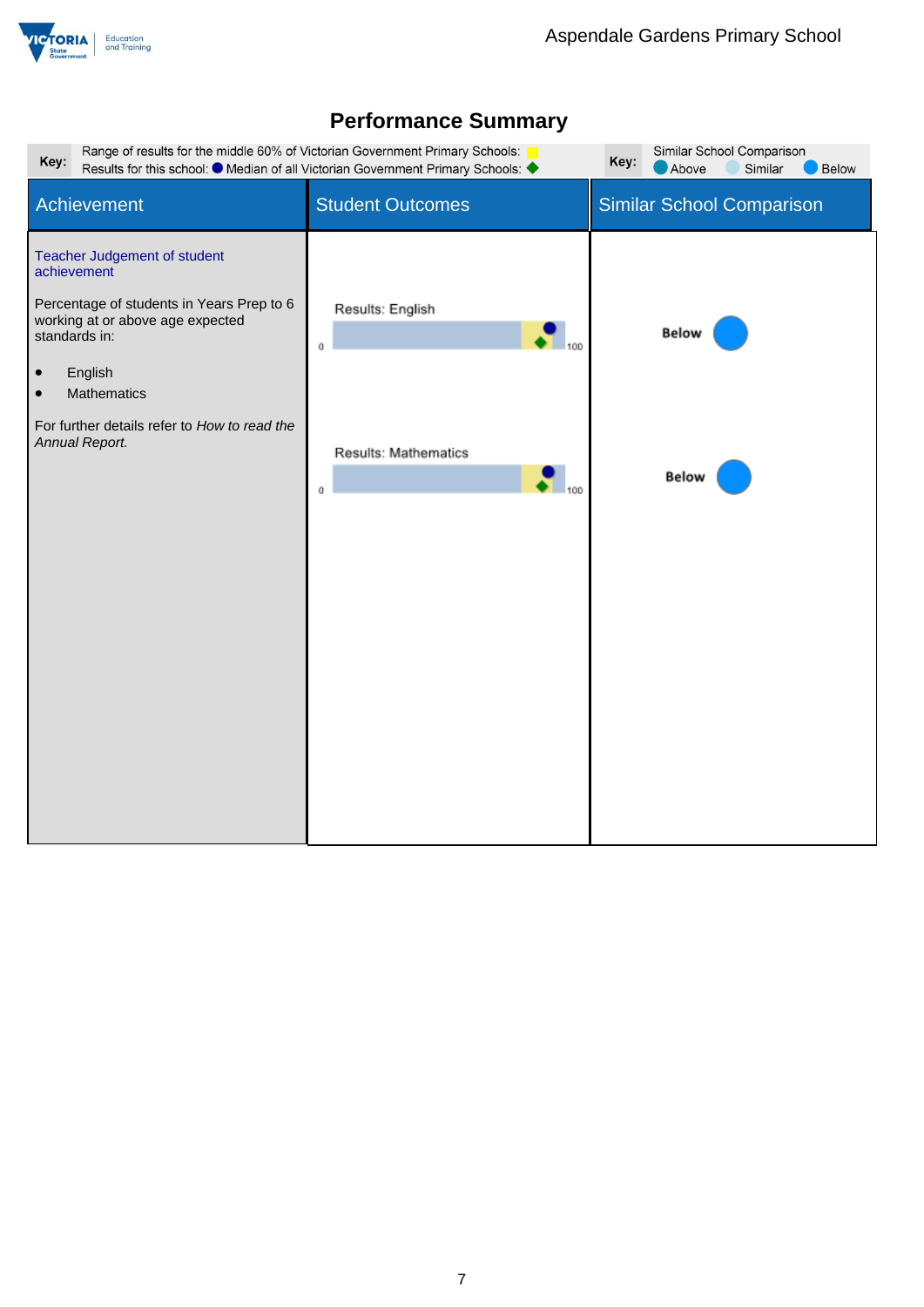

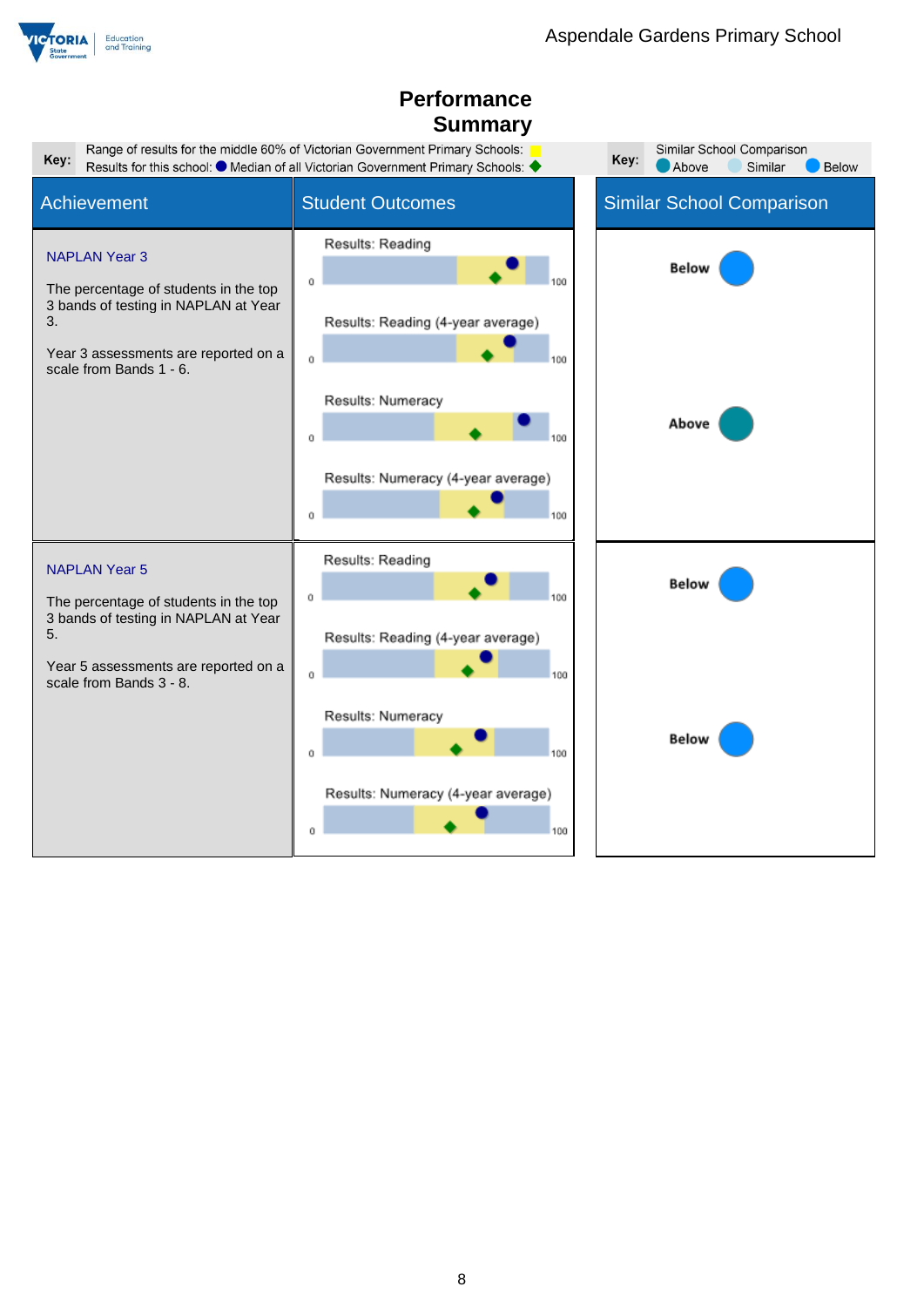

| Key:                                                                                   | Range of results for the middle 60% of Victorian Government Primary Schools:<br>Results for this school: ● Median of all Victorian Government Primary Schools: ◆                                                                                                                                                            |                           | Key:                                                          | Above                        | Similar School Comparison<br>Similar                                                                                                                                                |  | <b>Below</b>                                             |             |  |
|----------------------------------------------------------------------------------------|-----------------------------------------------------------------------------------------------------------------------------------------------------------------------------------------------------------------------------------------------------------------------------------------------------------------------------|---------------------------|---------------------------------------------------------------|------------------------------|-------------------------------------------------------------------------------------------------------------------------------------------------------------------------------------|--|----------------------------------------------------------|-------------|--|
| <b>Achievement</b>                                                                     |                                                                                                                                                                                                                                                                                                                             | <b>Student Outcomes</b>   |                                                               |                              |                                                                                                                                                                                     |  | <b>Similar School Comparison</b>                         |             |  |
| Year 3 - Year 5                                                                        | <b>NAPLAN Learning Gain</b><br>Learning gain of students from Year 3 to<br>Year 5 in the following domains: Reading,<br>Numeracy, Writing, Spelling and<br>Grammar and Punctuation.                                                                                                                                         | 34 %<br>Low<br>9 %<br>Low | Reading<br>49 %<br>Medium<br><b>Numeracy</b><br>53%<br>Medium | 16 %<br>High<br>38 %<br>High | There are no Similar School<br>Comparisons for Learning Gain. The<br>statewide distribution of Learning Gain<br>for all domains is 25% Low Gain, 50%<br>Medium Gain, 25% High Gain. |  |                                                          |             |  |
|                                                                                        | NAPLAN learning gain is determined by<br>comparing a student's current year result<br>to the results of all 'similar' Victorian<br>students (i.e. students in all sectors in the<br>same year level who had the same score<br>two years prior). If the current year result<br>is in the Top 25 percent, their gain level is | 17 %<br>Low<br>26 %       | Writing<br>53 %<br>Medium<br><b>Spelling</b><br>48 %          | 30 %<br>High<br>26 %         | 25%<br>Low                                                                                                                                                                          |  | 50%<br>Medium<br>Statewide Distribution of Learning Gain | 25%<br>High |  |
| categorised as 'High'. Middle 50 percent,<br>is 'Medium'. Bottom 25 percent, is 'Low'. |                                                                                                                                                                                                                                                                                                                             | Low<br>33 %<br>Low        | Medium<br><b>Grammar and Punctuation</b><br>48 %<br>Medium    | High<br>20 %<br>High         | (all domains)                                                                                                                                                                       |  |                                                          |             |  |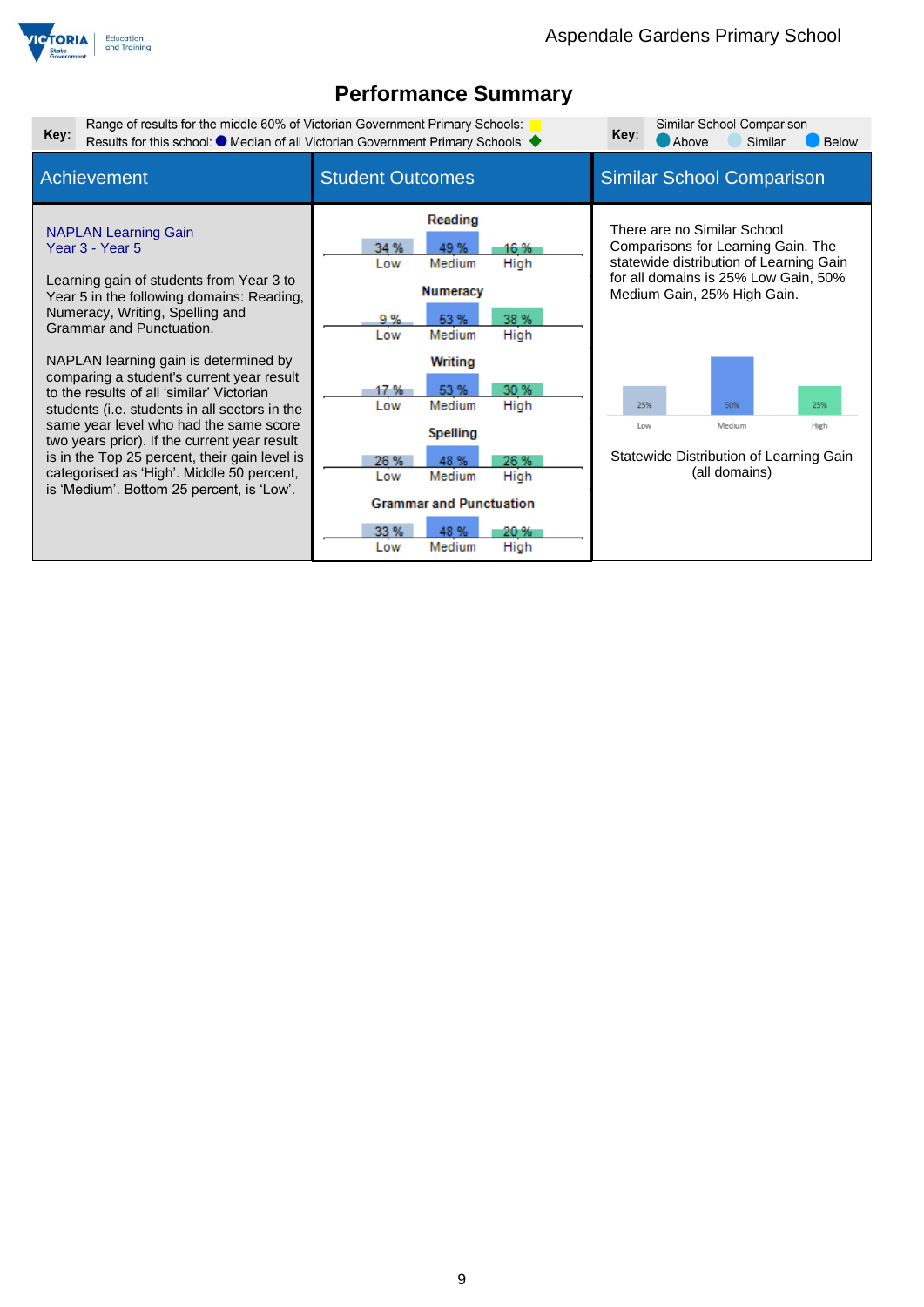

| Range of results for the middle 60% of Victorian Government Primary Schools:<br>Key:                                                                                                                                                                                                                                                                                                                                                                                                                                                                                                           | Results for this school: $\bullet$ Median of all Victorian Government Primary Schools:                                                           | Similar School Comparison<br>Key:<br>Above<br>Below<br>Similar |
|------------------------------------------------------------------------------------------------------------------------------------------------------------------------------------------------------------------------------------------------------------------------------------------------------------------------------------------------------------------------------------------------------------------------------------------------------------------------------------------------------------------------------------------------------------------------------------------------|--------------------------------------------------------------------------------------------------------------------------------------------------|----------------------------------------------------------------|
| Engagement                                                                                                                                                                                                                                                                                                                                                                                                                                                                                                                                                                                     | <b>Student Outcomes</b>                                                                                                                          | <b>Similar School Comparison</b>                               |
| Average Number of Student Absence Days<br>Average days absent per full time<br>equivalent (FTE) student per year.<br>Common reasons for non-attendance<br>include illness and extended family<br>holidays.<br>Absence from school can impact on<br>students' learning<br><b>Similar School Comparison</b><br>A similar school comparison rating of<br>'Above' indicates this school records 'less'<br>absences than expected, relative to the<br>similar schools group with similar<br>characteristics. A rating of 'Below'<br>indicates this school records 'more'<br>absences than expected. | Results: 2019<br>50<br>Few absences <------> Many absences<br>Results: 2016 - 2019 (4-year average)<br>50<br>Few absences <------> Many absences | Above                                                          |
| Average 2019 attendance rate by year<br>level:                                                                                                                                                                                                                                                                                                                                                                                                                                                                                                                                                 | Yr1<br>Yr2<br>Yr3<br>Yr4<br>Yr <sub>5</sub><br>Yr <sub>6</sub><br>Prep<br>92 %<br>93 %<br>93 %<br>94 %<br>94 %<br>94 %<br>93 %                   | Similar school comparison not<br>available                     |
|                                                                                                                                                                                                                                                                                                                                                                                                                                                                                                                                                                                                |                                                                                                                                                  |                                                                |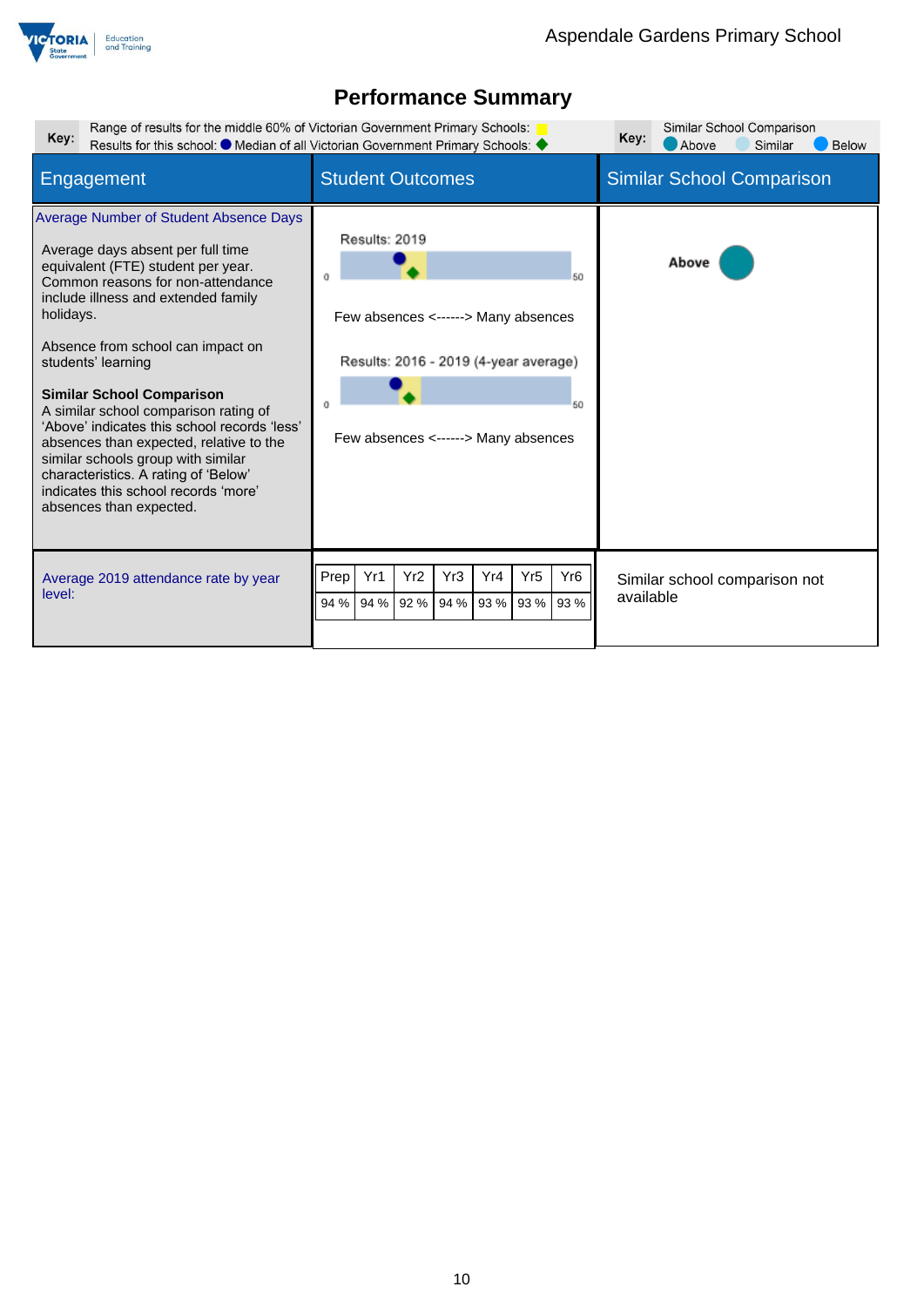

| Range of results for the middle 60% of Victorian Government Primary Schools:<br>Key:<br>Results for this school: $\bullet$ Median of all Victorian Government Primary Schools:                                                                                                                                                                                                              | Similar School Comparison<br>Key:<br>Above<br>Similar<br><b>Below</b>    |                                  |
|---------------------------------------------------------------------------------------------------------------------------------------------------------------------------------------------------------------------------------------------------------------------------------------------------------------------------------------------------------------------------------------------|--------------------------------------------------------------------------|----------------------------------|
| Wellbeing                                                                                                                                                                                                                                                                                                                                                                                   | <b>Student Outcomes</b>                                                  | <b>Similar School Comparison</b> |
| <b>Students Attitudes to School -</b><br><b>Sense of Connectedness</b><br>Measures the percent endorsement on<br>Sense of Connectedness factor, as<br>reported in the Attitudes to School Survey<br>completed annually by Victorian<br>Government school students in Years 4 to<br>12. The percent endorsement indicates<br>the percent of positive responses (agree<br>or strongly agree). | Results: 2019<br>Ü<br>Results: 2017 - 2019 (3-year average)<br>ū<br>100  | Above                            |
| <b>Students Attitudes to School -</b><br><b>Management of Bullying</b><br>Measures the percent endorsement on<br>Management of Bullying factor, as<br>reported in the Attitudes to School Survey<br>completed annually by Victorian<br>Government school students in Years 4 to<br>12. The percent endorsement indicates<br>the percent of positive responses (agree<br>or strongly agree). | Results: 2019<br>û<br>Results: 2017 - 2019 (3-year average)<br>Ū.<br>100 | Above                            |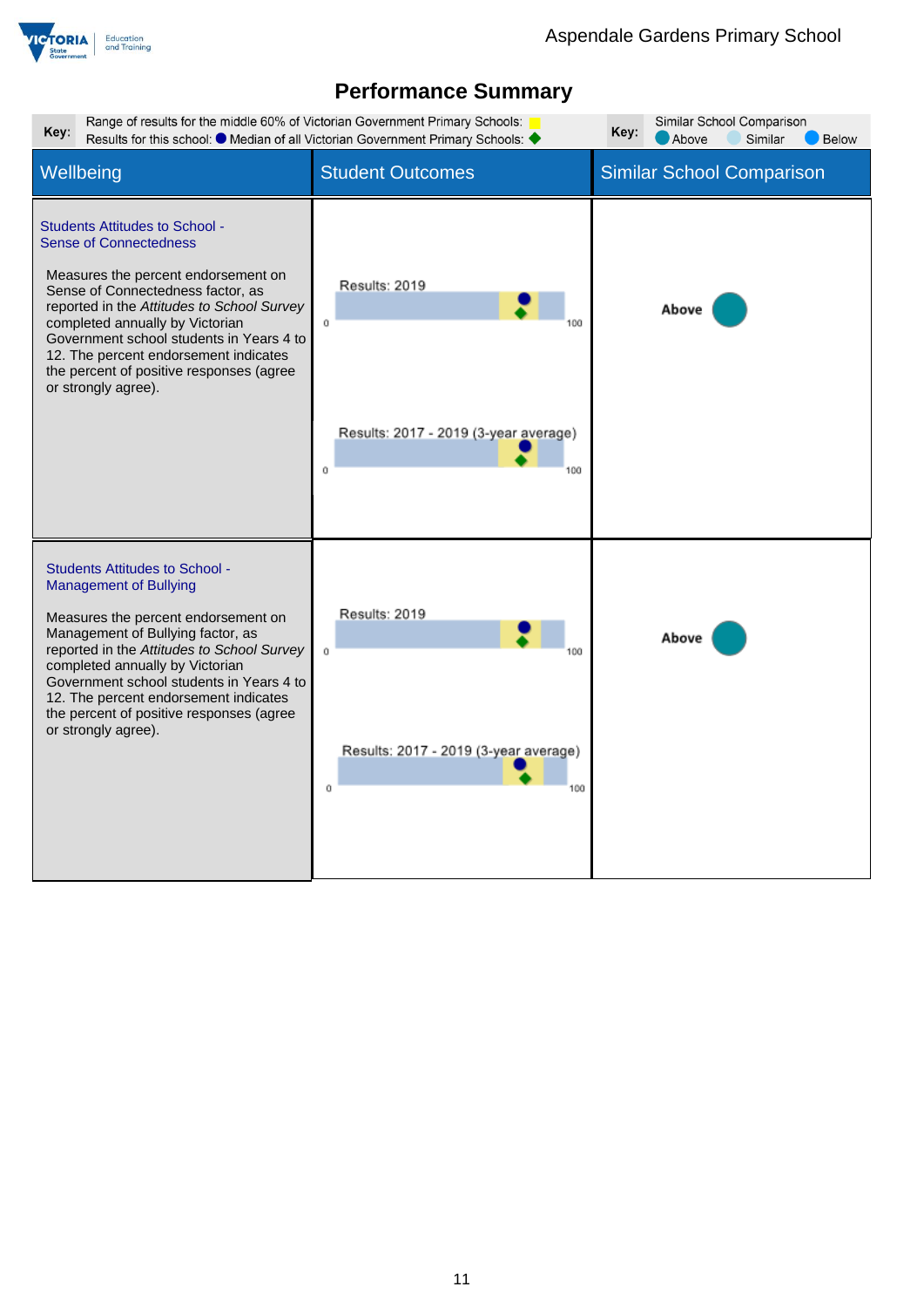

## **Financial Performance and Position**

*Commentary on the financial performance and position is included in the About Our School section at the start of this report*

| <b>Financial Performance - Operating Statement</b><br>Summary for the year ending 31 December, 2019 |               | Financial Position as at 31 December, 2019     |               |  |
|-----------------------------------------------------------------------------------------------------|---------------|------------------------------------------------|---------------|--|
| <b>Revenue</b>                                                                                      | <b>Actual</b> | <b>Funds Available</b>                         | <b>Actual</b> |  |
| <b>Student Resource Package</b>                                                                     | \$5,698,642   | <b>High Yield Investment Account</b>           | \$545,543     |  |
| <b>Government Provided DET Grants</b>                                                               | \$540,748     | <b>Official Account</b>                        | \$5,417       |  |
| Government Grants Commonwealth                                                                      | \$13,356      | <b>Other Accounts</b>                          | \$12,937      |  |
| <b>Revenue Other</b>                                                                                | \$10,659      | <b>Total Funds Available</b>                   | \$563,897     |  |
| <b>Locally Raised Funds</b>                                                                         | \$560,085     |                                                |               |  |
| <b>Total Operating Revenue</b>                                                                      | \$6,823,490   |                                                |               |  |
| Equity <sup>1</sup>                                                                                 |               |                                                |               |  |
| Equity (Social Disadvantage)                                                                        | \$22,148      |                                                |               |  |
| <b>Equity Total</b>                                                                                 | \$22,148      |                                                |               |  |
| <b>Expenditure</b>                                                                                  |               | <b>Financial Commitments</b>                   |               |  |
| Student Resource Package <sup>2</sup>                                                               | \$5,393,286   | <b>Operating Reserve</b>                       | \$240,097     |  |
| <b>Books &amp; Publications</b>                                                                     | \$6,746       | Funds Received in Advance                      | \$52,616      |  |
| <b>Communication Costs</b>                                                                          | \$5,862       | <b>School Based Programs</b>                   | \$60,500      |  |
| Consumables                                                                                         | \$156,389     | <b>Beneficiary/Memorial Accounts</b>           | \$300         |  |
| Miscellaneous Expense <sup>3</sup>                                                                  | \$803,933     | Asset/Equipment Replacement < 12 months        | \$45,000      |  |
| <b>Professional Development</b>                                                                     | \$29,867      | Maintenance - Buildings/Grounds < 12<br>months | \$165,600     |  |
| <b>Property and Equipment Services</b>                                                              | \$223,991     | <b>Total Financial Commitments</b>             | \$564,113     |  |
| Salaries & Allowances <sup>4</sup>                                                                  | \$85,900      |                                                |               |  |
| Trading & Fundraising                                                                               | \$107,324     |                                                |               |  |
| <b>Travel &amp; Subsistence</b>                                                                     | \$15,817      |                                                |               |  |
| <b>Utilities</b>                                                                                    | \$47,622      |                                                |               |  |
| <b>Total Operating Expenditure</b>                                                                  | \$6,876,737   |                                                |               |  |
| <b>Net Operating Surplus/-Deficit</b>                                                               | (\$53,248)    |                                                |               |  |
| <b>Asset Acquisitions</b>                                                                           | \$0           |                                                |               |  |

(1) The Equity funding reported above is a subset of overall revenue reported by the school

(2) Student Resource Package Expenditure figures are as of 26 February 2020 and are subject to change during the reconciliation process.

(3) Misc Expenses may include bank charges, health and personal development, administration charges, camp/excursion costs and taxation charges.

(4) Salaries and Allowances refers to school-level payroll.

*All funds received from the Department, or raised by the school, have been expended, or committed to subsequent years, to support the achievement of educational outcomes and other operational needs of the school, consistent with Department policies, School Council approvals and the intent/purposes for which funding was provided or raised.*